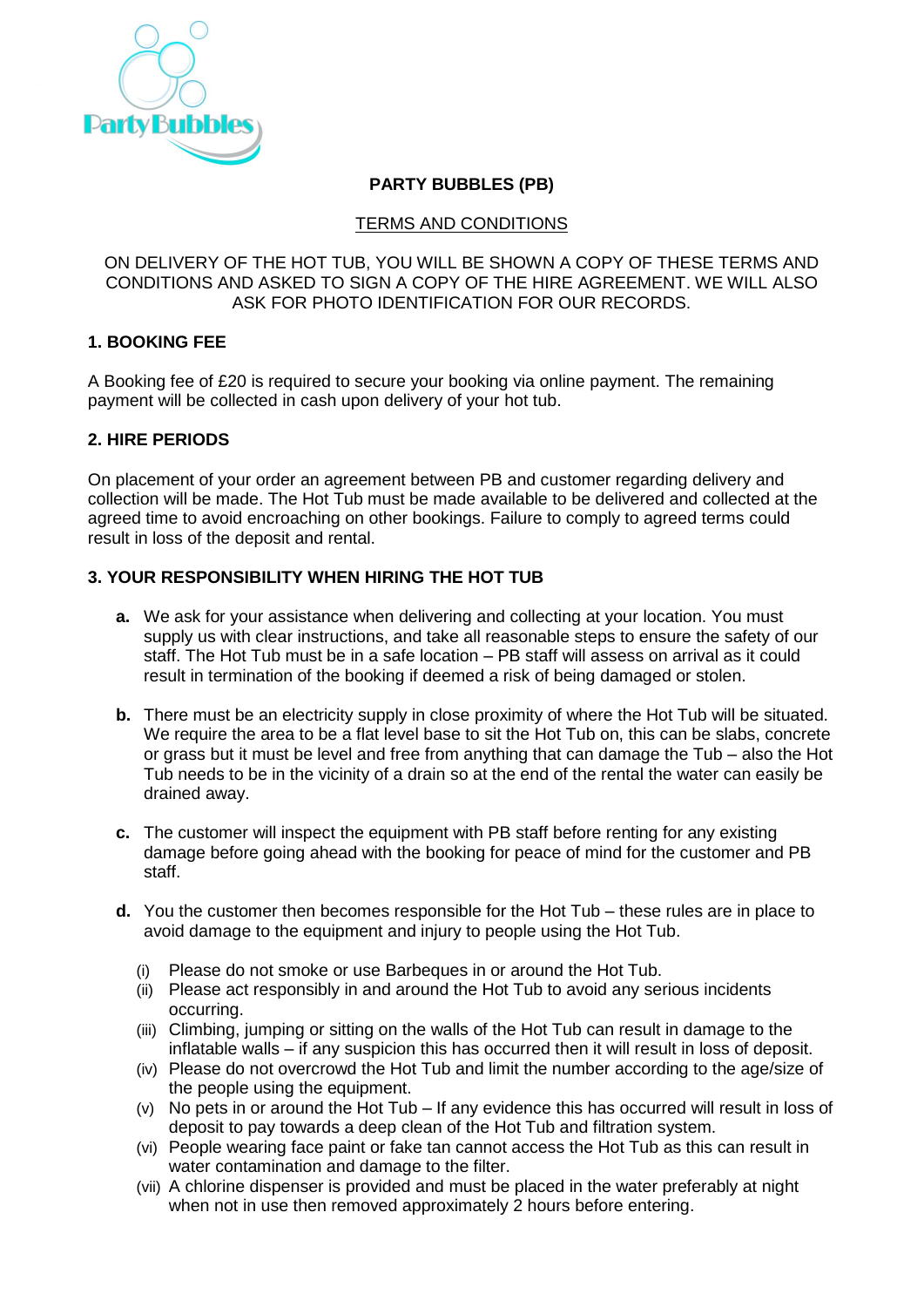

- (viii) It is your responsibility that the quality of the water remains clean and fit for use at all times. PB cannot be held responsible if any person suffers any type of reaction to bathing in the Hot Tub.
- (ix) The Hot Tub MUST NOT be moved and must remain in the same area it was assembled as moving can cause damage to the Hot Tub – If PB staff suspect the Hot Tub has been moved then it will result in loss of deposit.
- (x) Please do not attempt to dismantle the Hot Tub (apart from removing drainage cap to empty water) as this can result in damage. Only trained PB staff are to carry out this process – any attempts will result in loss of deposit.
- (xi) Do not add any chemicals/Bubbles/Foam/Shampoo to the Hot Tub as this can damage the filtration system. If any suspicion this has occurred it will result in the forfeit of the deposit.
- (xii) Please dress appropriately to enter the Hot Tub and remove all jewellery and sharp objects as this could cause harm to others and damage to the Spa.

# **4. CANCELLATIONS**

If for any reason you have to cancel the Hot Tub please inform us straight away. Unfortunately this will result in the loss of your £20 booking fee due to the high demand for our spa's.

### 5. **REFUNDS**

- a. If you feel the equipment is faulty and request a refund, products will be tested at our base before a refund is agreed.
- b. There is NO refund where the customer has failed to correctly use the equipment, kept the hot tub & filter clean and failed to tell us immediately when an issue arises.

## **6. ACCIDENTS AND INJURIES**

- **a.** The customer acknowledges that the use of the hot tub is at their own risk. PB will not be held liable for accidents, injuries or deaths.
- **b.** PB will not be liable for accidents, injuries, or deaths caused by misuse of our equipment this includes falling over on wet surfaces or falling in and out of the Hot Tub, use of drink, drugs etc.
- **c.** Pregnant ladies must not use the Hot Tub without seeking advice from your doctor first. Anyone with health concerns or on medication must consult their doctor before using the Hot Tub.
- **d.** Children under the age of 6 months are strictly prohibited from using the Hot Tub If any children enter the Hot Tub it's at the responsibility of the Parent or carer and against the recommendation of PB. All children should be supervised by an adult and the water temperature should be monitored by an adult for younger children.

## **7. SAFETY INSTRUCTIONS**

- **a.** You must make sure that everyone using the Hot Tub is properly instructed on how to use the equipment safely and correctly and they have all read the instructions and advice given.
- **b.** Make sure to test the water first before entering to make sure it's not too hot if the water is 37oC or above you should not spend more than 15 minutes at a time in the Hot Tub.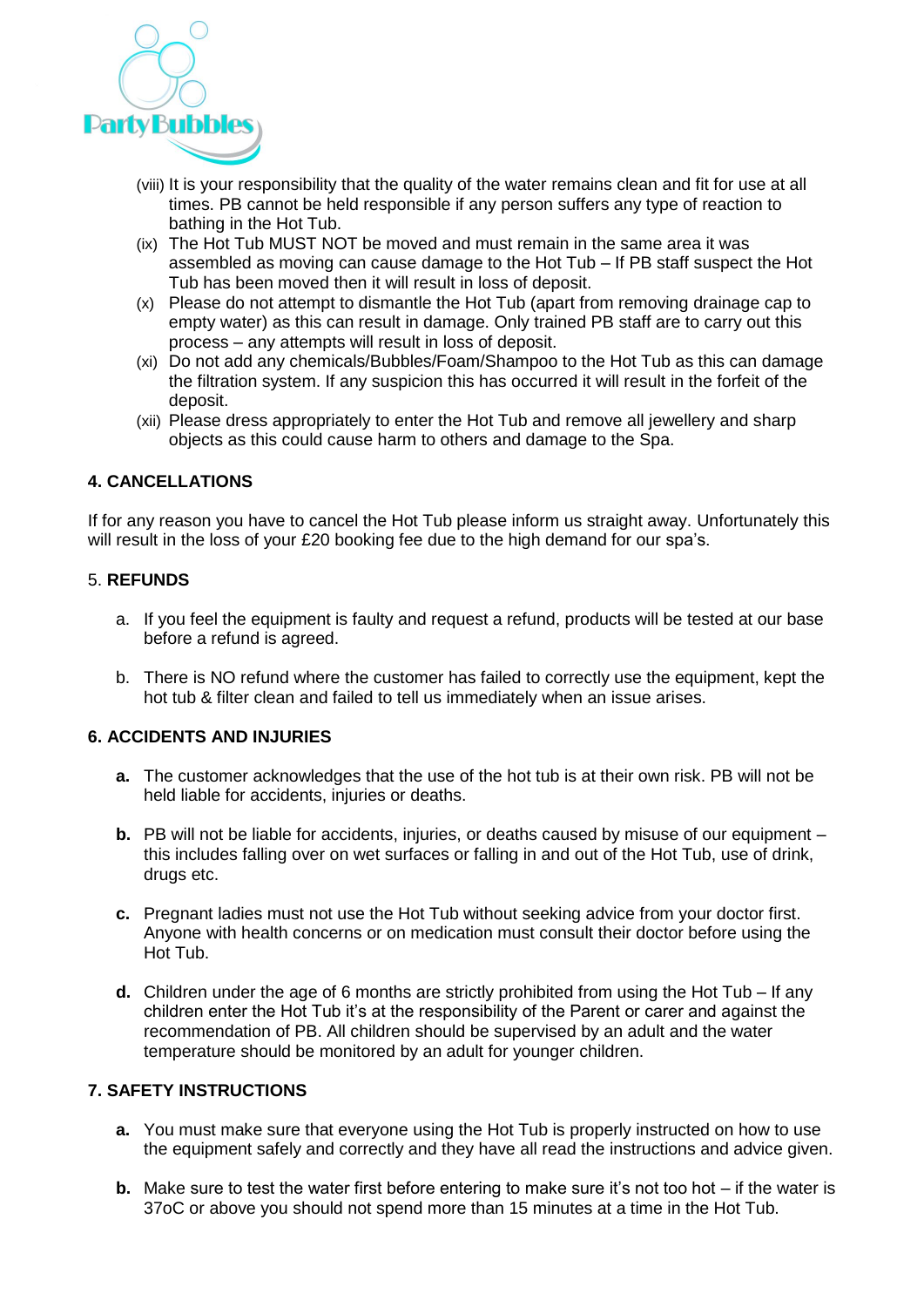

You the customer must make sure the Hot Tub isn't misused, please adhere to the following;

- (i) Please do not enter the Hot Tub fully dressed or with shoes on please dress appropriately.
- (ii) Only use Plastic glasses in the Hot Tub no sharp objects to be anywhere near the equipment.
- (iii) Do not dive or jump into the Hot Tub.
- (iv) Do not sit and the walls or pump/heater as this can cause damage to the Hot Tub.
- (v) You must be responsible for people that use the Hot Tub. You must make sure they're not under the influence of drugs, alcohol and they are fit and able enough to be in the Spa under your supervision.
- (vi) You must make sure the Hot Tub isn't over crowded no more than six people are in the Hot Tub at one time.
- (vii) You must ensure that when in use the inflatable cover is stored in a safe place to avoid punctures – When not in use you must place the cover back on to retain the heat.
- (viii) Always leave the Hot Tub plugged in and switched on when not in use in order for the filtration and heating system to work.
- (ix) You must make sure people shower before using the Hot tub to avoid contaminating the water. A towel is also advised to be on the floor for people entering the Hot Tub so dirt isn't transferred into the water.

## **8. CHEMICALS**

- **a.** Your health and wellbeing is of the utmost importance to us. Our Hot Tubs are thoroughly cleaned before your rental period. We use detergent and bacterial killer specifically made for Hot Tubs. We bring enough chemicals that will last throughout your rental period and show you how to use them.
- **b.** To ensure the water in the Hot Tub is always clean and ready for use during your rental period you must ensure everyone showers to remove any traces of dirt, gel, styling wax, creams, moisturizers etc. The only way the water can get dirty is If you put it there.
- **c.** Do not add additional chemicals to the water. Bubble bath, foam, washing up liquid etc are strictly forbidden as this can damage the Hot Tub.
- **d.** Do not use the Hot Tub if the water is not clean, smelling fresh and up to standards advised.
- **e.** Anyone using fake tan or has face/body paint must not enter the Hot Tub.
- **f.** If on inspection the Hot Tub is left unsatisfactory and there is evidence these guidelines haven't been followed then it will result in loss of deposit.

## **9. DAMAGES TO YOUR PROPERTY**

- **a.** PB will not be held responsible for any damage to your property through hiring any of our tubs. This Includes –
	- (i) Any water damage or weight damage to structure, fixture, fittings, gardens or grass area as a result of the Hot Tub location.
	- (ii) Any damage to the interior of your house if you decide to have it placed within your home which wouldn't be advised.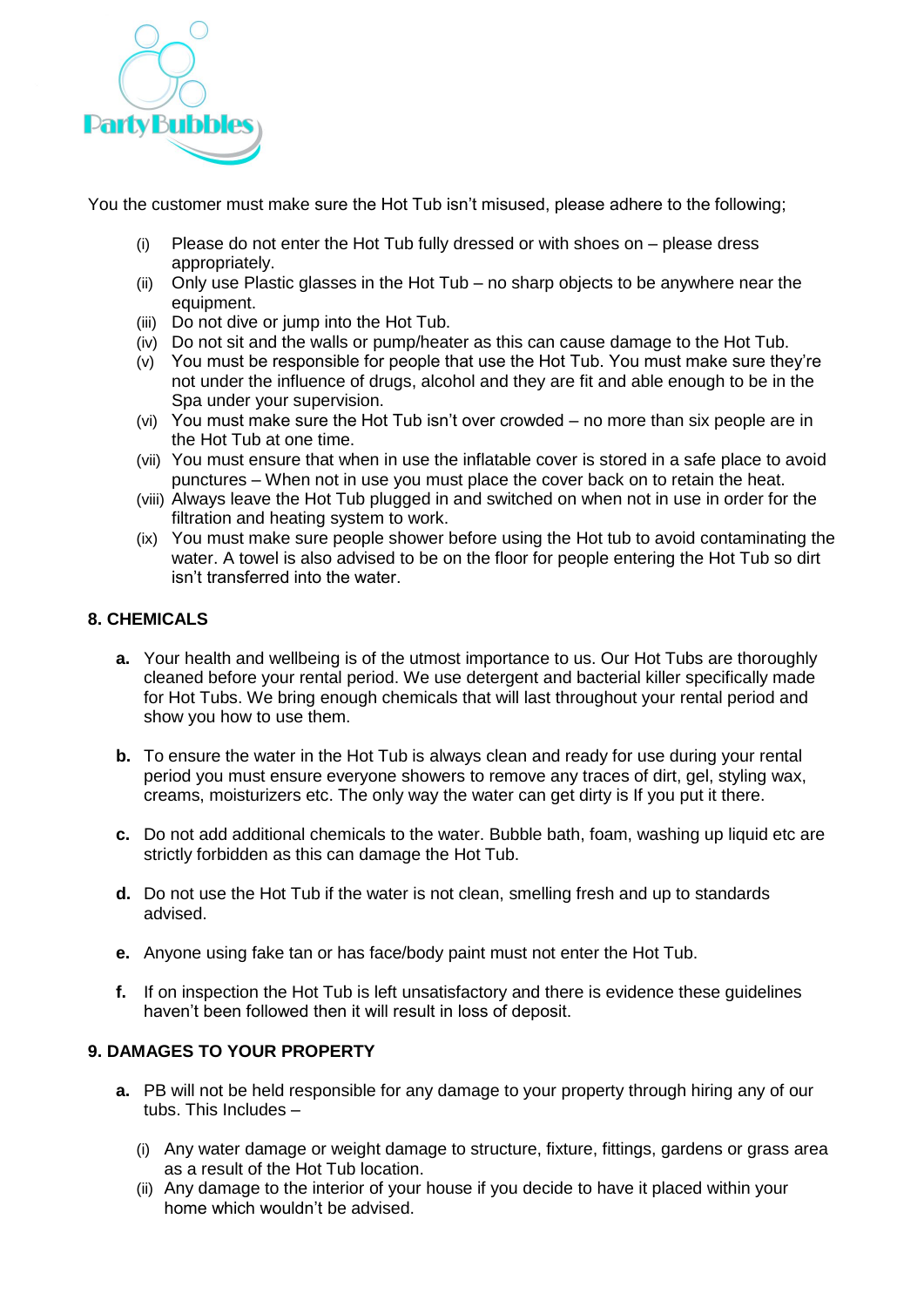

**b.** It is your responsibility to make sure the area you have asked the Hot Tub to be placed will not cause any damage.

## **10. LIMITS AND LIABILITY**

- **a.** If the Hot Tub breaks down or stops working, please inform us and we will try to determine the problem as soon as possible. We will not be held responsible for any damaged caused to your property or persons.
- **b.** All the times and dates we quote for delivery/collection are approximate, we will not be liable for any delays by circumstances beyond our reasonable control.

### **11. LOST, STOLEN, DAMAGED OR UNCLEAN HIRED HOT TUB**

- **a.** You the customer are responsible for looking after the equipment for the duration of the rental agreement and returning it to us in the same condition you received it in.
- **b.** If in the event the Hot Tub equipment is lost, stolen or damaged beyond any economical repair, you must pay PB the cost to replace the equipment. If for any reason you are not willing to pay towards the equipment, then Police and legal advice will be pursued.

#### **12. OUR RIGHT OF ACCESS**

On reading these Terms and conditions you agree to PB staff entering any land or premises to remove PB equipment.

### **13. HIRER RESPONSIBILITIES**

- **a.** To listen to all instructions during set up. Our tubs are simple to use, failure to follow the instructions my result in a less enjoyable hire for which we are not responsible. If you need help during your hire, please contact us immediately.
- b. Once the hot tub is left in your care. The main customer is responsible for its condition, cleanliness and usage.
- c. The hirer is responsible for the safety and wellbeing of all users.
- d. Where the customer has not adequately insured the hot tub, any accidental damage/theft of the equipment shall be replaced within 48 hours of collection up to the full replacement rate of;
	- (i) Paris hot tub £699
	- (ii) Gazebo £100
	- (iii) Lights £40
	- (iv) Paris remote £25

### **WATER ATTRACTS CHILDREN - CHILDREN MUST BE SUPERVISED AT ALL TIMES**

#### **14. OTHER TERMS**

**a.** If any terms in this contract cannot be enforced or agreed to, then the hire of PB equipment will not be supplied.